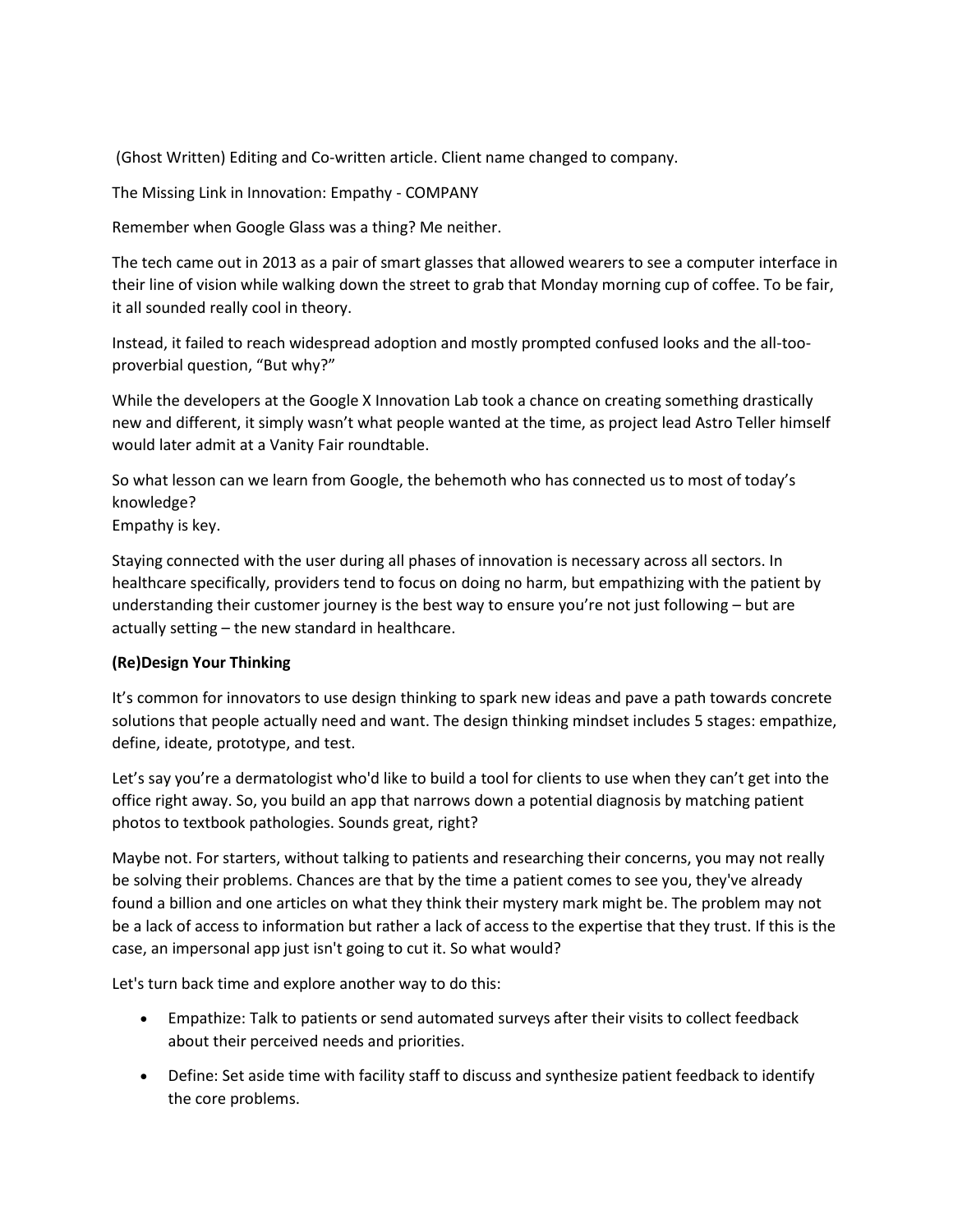- Ideate: Meet with your co-creators to identify solutions to the problem(s) you've identified, thanks to your patient feedback.
- Prototype: Put your ideas into practice by having a team actualize your initial concept. (Pro tip: The first prototype will rarely ever be the final product, and that's ok).
- Test: Find out how real users interact with your innovation by enlisting some patients as beta testers or trying it out with your fellow practitioners.

While there's a linear aspect to design thinking in that one step informs the next, you may have to revisit earlier parts of the process. For example, if the prototype tests don't go well, you may have to go back and ideate some more. The empathy-driven innovation process is an infinity-shaped feedback loop with "Patients" at the center.

# **Empathize: The Innovation-Empathy Connection**

It might seem simple to say that we need to start by understanding our end-users first, but it's actually a lot of work. Not only are you collecting as much data as you can, but you're often hearing things you may not like. Staying open to the possibilities is especially hard if you already have a vision. You'll need a thick skin in order to succeed.

It's crucial that those in leadership positions set a good example for all those around them (including staff) by encouraging openness, considering all viewpoints, and valuing all opinions. Innovation happens in an environment where people are safe to express their creativity as well as their dilemmas.

The good news is that if we practice empathy in design thinking, it forces us outside of our bubble. This is yet another reason we need diversity if we're going to create anything worthwhile – we don't carry all of the necessary information in our own heads. No single person or group of people with similar backgrounds have all the answers. At least not to any truly interesting problems.

## **Empathy is Your Best Friend in Innovation**

Now it's time to make sense of the data and temper the information down to a few core problems you'd like to fix. That's why the next step in the process is to take all of that good information you just discovered from your clients and use it to lay out a workable problem for yourself with clear priorities.

Perhaps your empathetic interviews and chart reviews made you realize that your most anxious clients come in when they're worried about sun damage. Maybe they face a lot of stress when they can't make an appointment right away to have their fears addressed. That really narrows down the problem of what your app needs to address.

It would be nice if we could all be lone geniuses whose pure intelligence could propel us towards the right answer. But design thinking requires us to put aside our egos and romantic visions in favor of genuinely listening to others. It also means changing our approach if it's not serving our end-users.

## **Ideate Through the Brainstorm**

We talk about empathy as the missing link, but can your ideas survive the crucible? There's only one way to find out, and that's to put some irons in the fire and see what comes out.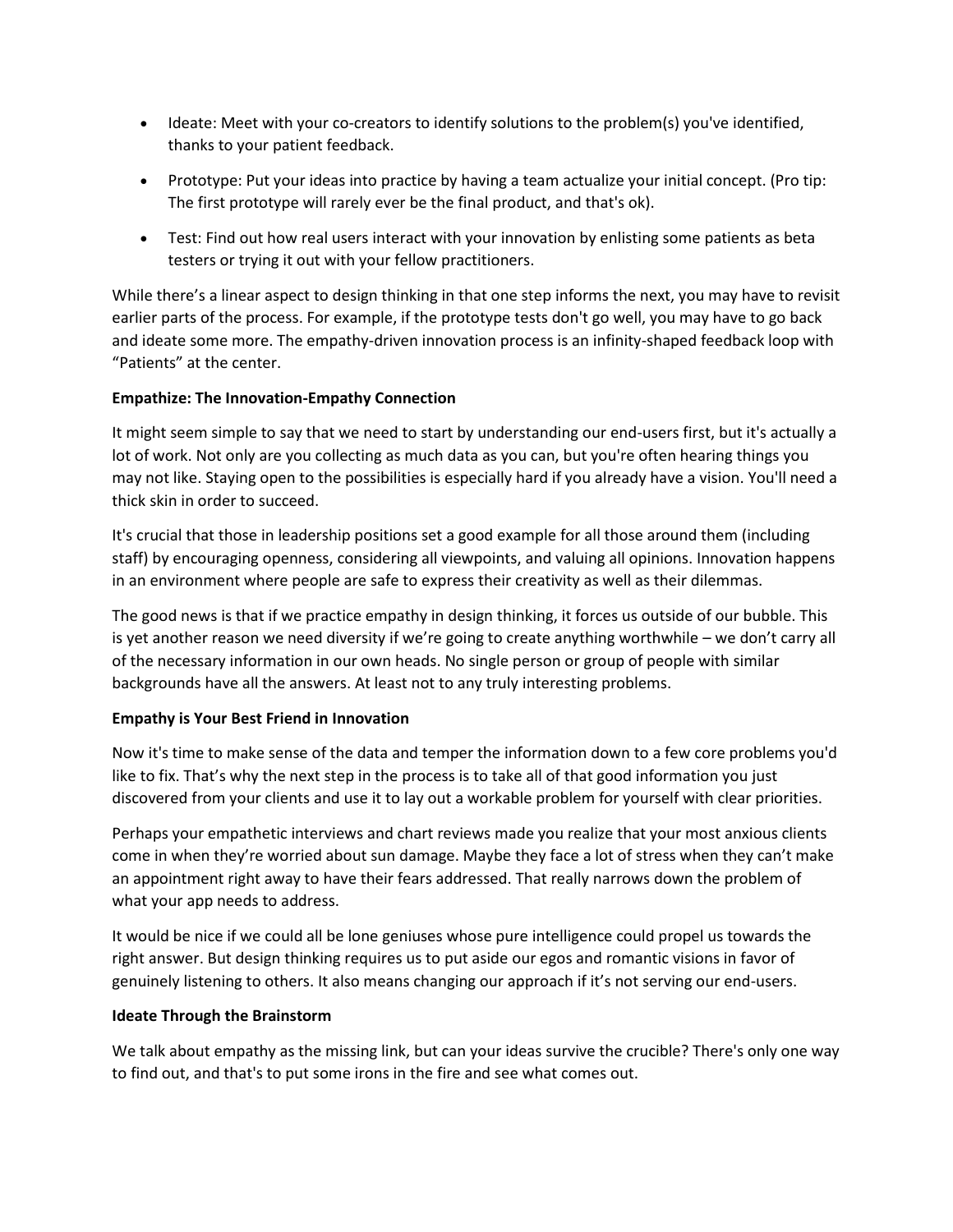When you sit through a brainstorming session with key stakeholders, the idea is to let your creativity run wild. You're brandishing the best and worst possible approaches to solving the problems you've defined. Chances are, some ideas you initially liked won't be able to withstand the heat of other people's questions. That's ok. Forging new tools is hard work, so tempering any expectation that things will get figured out in an afternoon is crucial.

Innovation is more than just creating something new. It's all about the end-user and their ability to use the final product to make life easier.

Just remember that ideation takes time. You may find yourself revisiting the original blueprints more than once and even redefining the problem itself. Don't be afraid to go back to the drawing board as needed.

## **Don't Hype, Prototype**

As invigorating as it is to have gotten to the stage where you've decided how to attack the problem, you've just now approached the technical work.

Ideation got you to a list of approaches, and you've whittled them down to ones you can see through. Theoretically, you now know what kind of hypothetical app you're going to build. It's going to cater to your clientele (and possibly the clientele of similar practices down the line). You're solving your patients' problems and making your own life easier by giving them tools to help address their concerns.

Well, don't go bragging about it yet.

Prototypes can be complex or simple, but it's pretty rare to build one and have it work. Things need to be tweaked. You might even have to go back to the drawing board (ideation).

# **Testing, Testing, 1, 2, 3**

Now it's time to test. This is both the most challenging and most exciting part. You want to see your creation take flight, but you also need honest feedback.

Empathy strikes again in cases where you introduce your prototype to patients and they hate it.

You really do need to explore any problems they have with it and approach it from a user's standpoint rather than as a proud parent. But empathy isn't just a tool for acquiring insights. It's about understanding people's motivations and thoughts - and that requires a lot of effort and comfort with subjective appraisals.

There's no point in releasing an app you tested on patients if they did not think it was useful.

Prototypes are rarely perfect the first time around. But there is a benefit to putting yourself through the design thinking process and even circling back to repeat steps: so you don't end up with an expensive product no one wants or needs.

## **Empathy in Action**

Is empathy the next business disruptor? Yes. And it's easy to see why when you look at a success story like this: